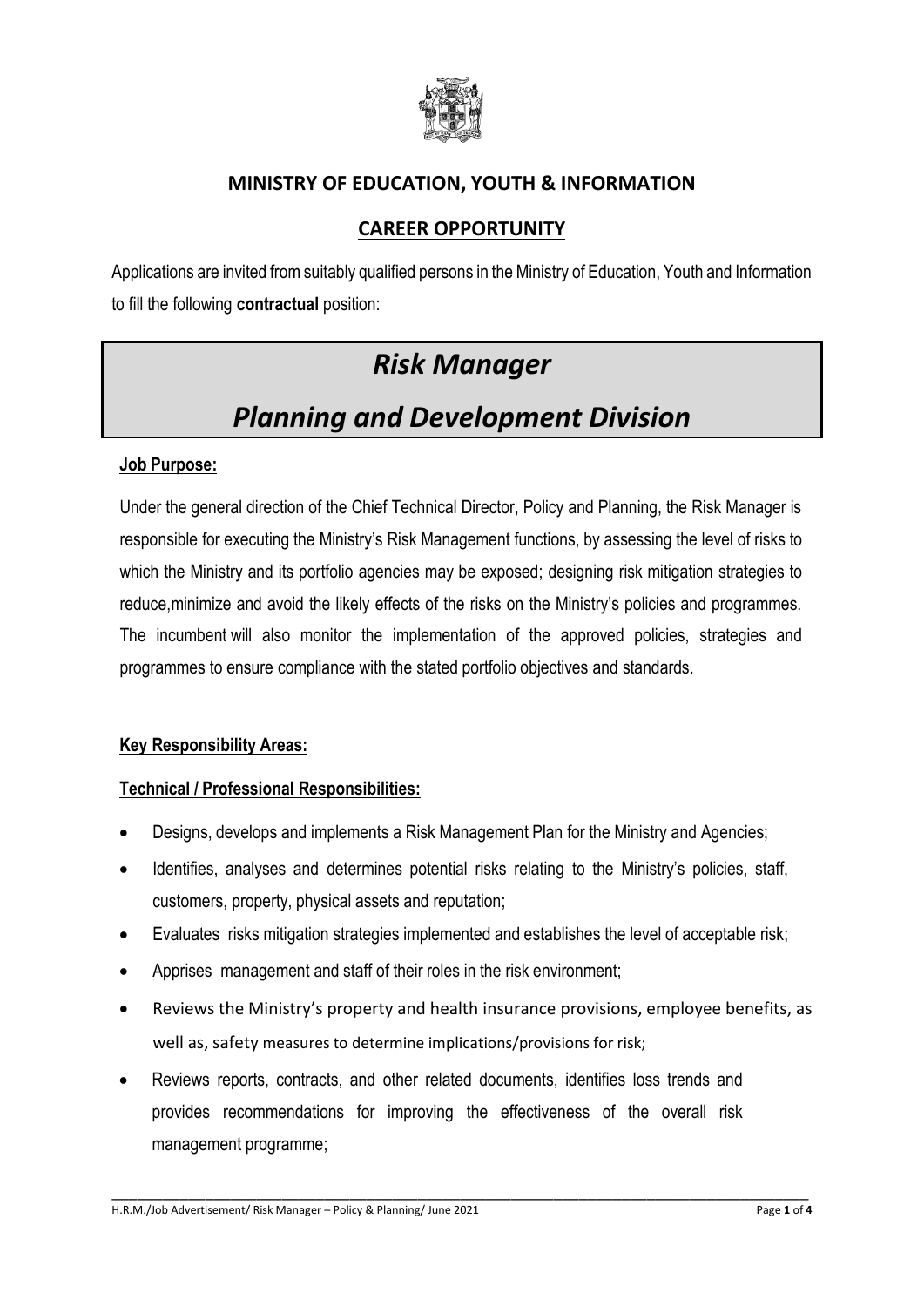- Implements policies, procedures and programmes to limit exposure and control costs;
- Liaises with internal and external auditors to assist in determining risk exposure;
- Conducts research to ascertain developments and trends in the risk management arena, in order to recommend updates to Management;
- Identifies operational components that are non-compliant with established standards, and recommends strategies to enforce adherence;
- Identifies analyses and makes recommendations to mitigate risk, or reduce potential loss on any new or changing exposures related to the Ministry's operations;
- Collaborates in the development of the Ministry's Safety and Security programmes, identifying risk and recommends risk mitigation strategies;
- Collaborates with the Strategic and Business Planning Branch regarding the overall performance ofthe Ministry's portfolio objectives and risk mitigation strategies;
- Implements measures to ensure that the Ministry is compliant with government and international Risk Management standards and regulations;
- Participates in the development of measures/plans for emergency situations;
- Identifies and reports on gaps identified in respect of standards that will underpin the risk assessment.

#### **Management/Administrative Responsibilities:**

- Prepares Annual Work Plan in accordance to PMAS procedures;
- Provides technical inputs in the development of the Division's Operational Plan and the administrationof the Division's budget;
- Keeps abreast of trends and developments in the field of risk management;
- Develops and maintains a Risk Management Procedures Manual;
- Prepares regular and special reports;
- Performs other related functions assigned.
- Implements and monitors on a timely basis;
- Prepares valid recommendations to ensure compliance;
- Maintains database of risk factors;
- Submits Risk Management Audits/reports that are accurate and comprehensive and within the agreed time frame.

\_\_\_\_\_\_\_\_\_\_\_\_\_\_\_\_\_\_\_\_\_\_\_\_\_\_\_\_\_\_\_\_\_\_\_\_\_\_\_\_\_\_\_\_\_\_\_\_\_\_\_\_\_\_\_\_\_\_\_\_\_\_\_\_\_\_\_\_\_\_\_\_\_\_\_\_\_\_\_\_\_\_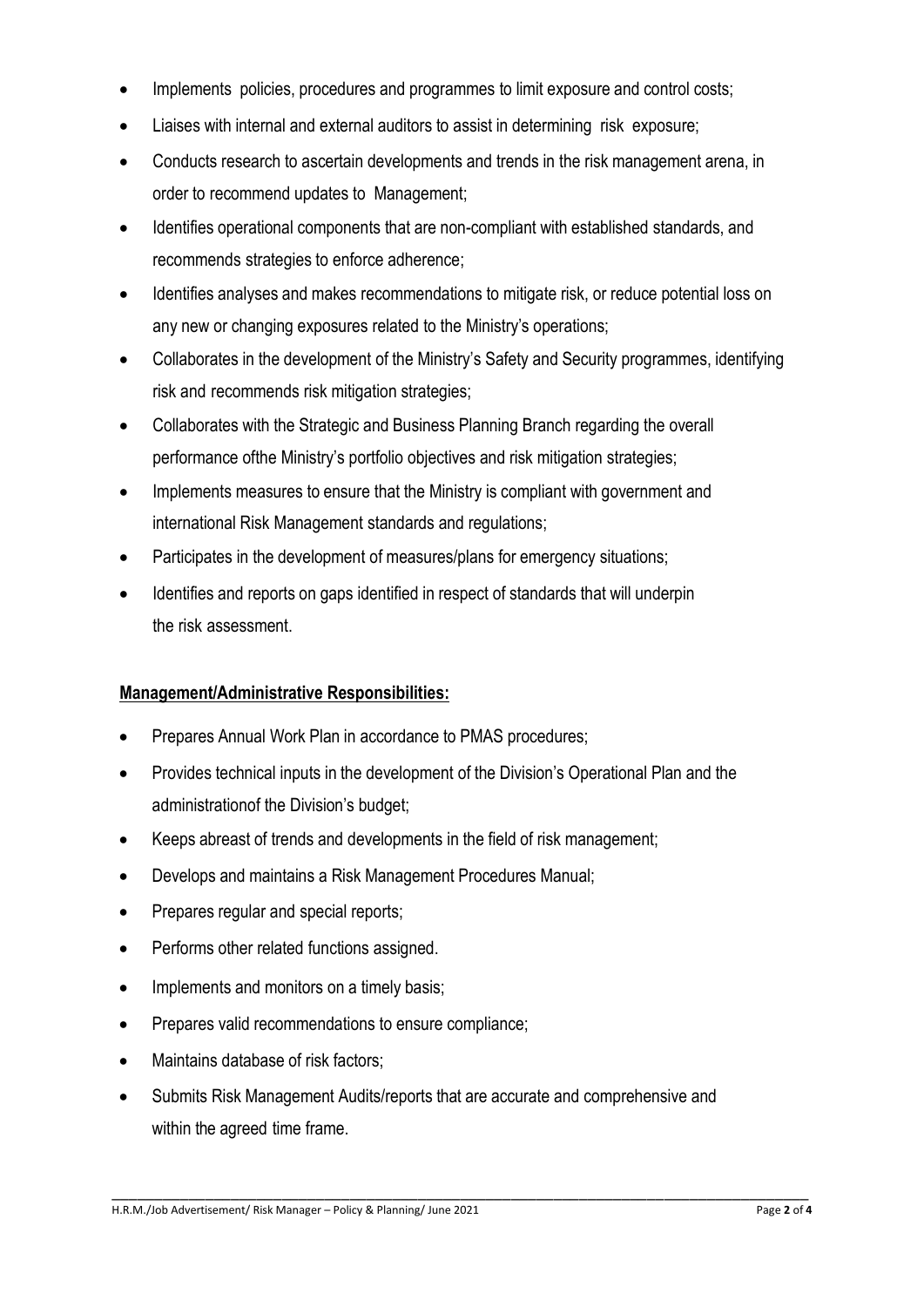#### **Required Competencies:**

#### **Core:**

- Ability to exercise sound judgment;
- Excellent decision-making skills;
- **Excellent planning and organizing skills;**
- Excellent research and analytical skills;
- Excellent oral and written communication skills;
- Excellent interpersonal and customer service skills;
- Ability to communicate effectively with persons at various levels;
- Ability to multitask and work in a team;
- Excellent time management skills;
- Ability to undertake corporate risk assessment;
- Exhibits a passion for achieving excellence in performance outcomes;
- Strategic thinker who excels at creating original ideas and is able to execute;
- Ability to work under pressure and manage a complex and varied workload and conflicting priorities;
- Change oriented;
- Keen attention to detail;
- Ability to maintain confidentiality, exhibit initiative and integrity;
- Ability to make effective presentations;
- Good problem-solving techniques and dispute resolution skills;
- Proficiency in the use of related computer applications and research databases.

#### **Technical:**

- Knowledge of the policies, rules and regulations of the Ministry;
- Knowledge of the Jamaican education system;
- Sound knowledge of Risk Management strategies;
- Knowledge of statistics used for modelling cost and risk trends;
- Ability to interpret laws, rules and regulations pertaining to risk management;
- Knowledge of Microsoft Office Suite.